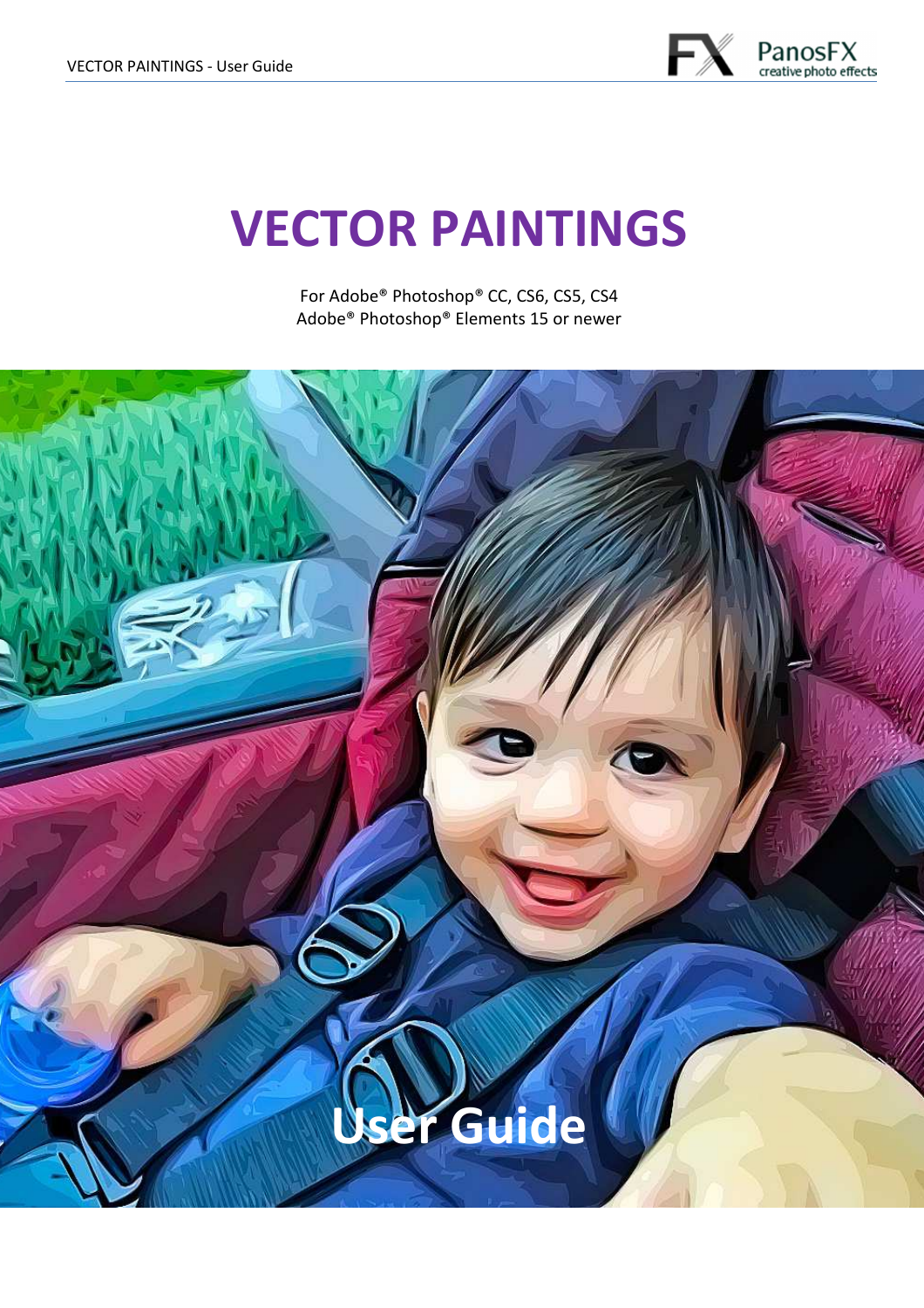

### **TABLE OF CONTENTS**

| 1.2. |  |
|------|--|
| 1.3. |  |
|      |  |
|      |  |
|      |  |
|      |  |
|      |  |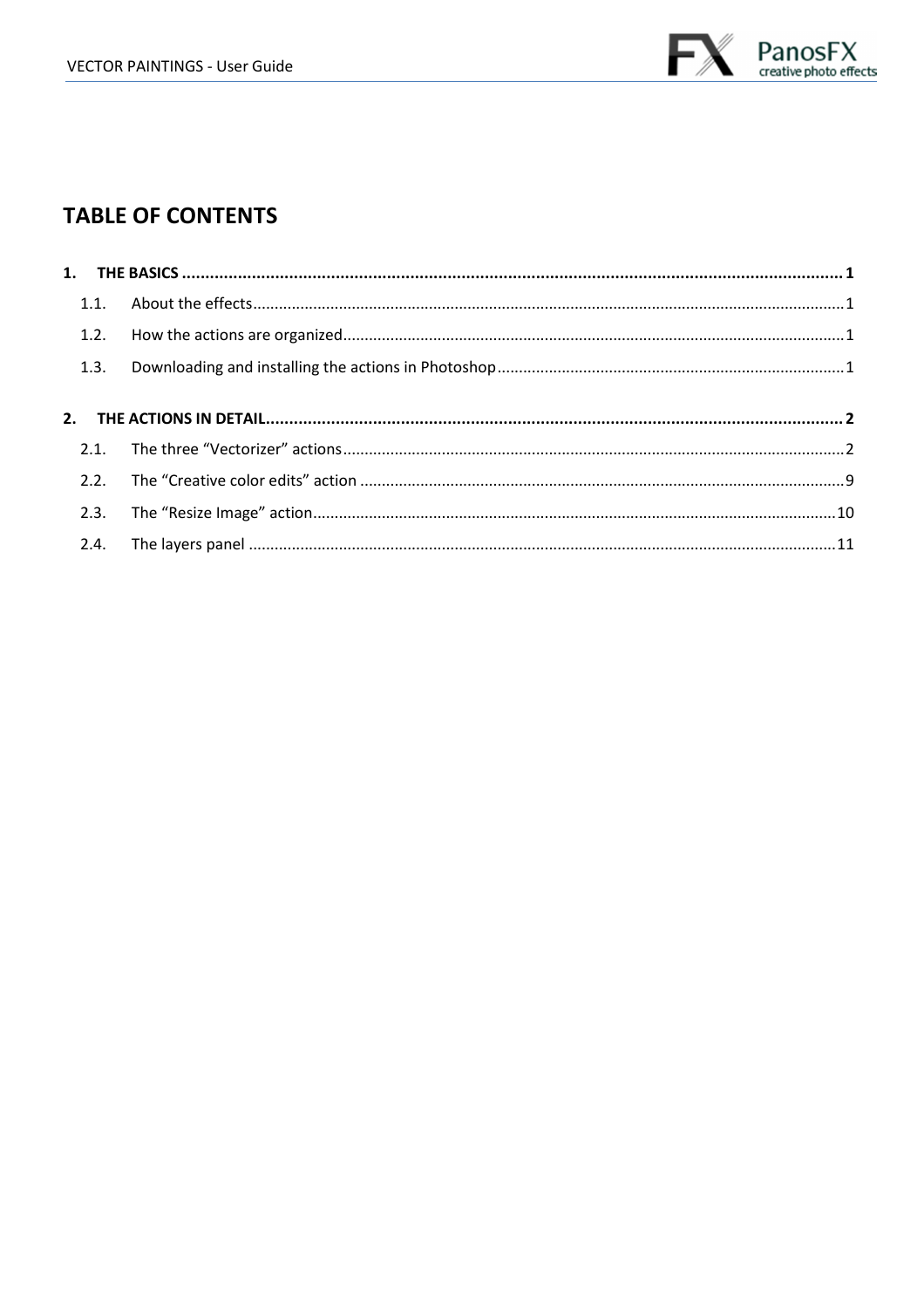

# **1. THE BASICS**

## **1.1. About the effects**

The PanosFX "VECTOR PAINTINGS" is a set of Photoshop actions that combine raster and vector graphics with painting effects.

- You can apply a unique look to your images.
- You can turn photos of your friends and family into cartoons.
- You can upscale an image considerably and create a large poster without blurring its details.

# **1.2. How the actions are organized**

The actions are contained in a set called "VECTOR PAINTINGS by PanosFX".

- The three "**Vectorizer"** actions are the set's core actions. You must run one of them.
- The "**EXTRAS"** group contains 2 actions:
	- o The "**Creative color edits**" action lets you adjust / change the image colors. This action is only available in the product version for Adobe Photoshop.
	- o The "**Resize image"** lets you go back and resize the final vector image to your preference.



### **1.3. Downloading and installing the actions in Photoshop**

Click on the download link that was emailed to you when you purchased the product, to download the zip file. Alternatively, login and click the "Customer Control Panel" link (at the header and footer of www.panosfx.com). Click on "My Downloads" and finally click on the file link to download the latest version.

Decompress the product zip file, and load the action file "**PFx VECTOR PAINTINGS.atn**" in Photoshop.

If you don't know how to install and use Photoshop actions, refer to these instructions.

Installing actions in Photoshop:

1

http://www.panosfx.com/installation-troubleshooting/installing-photoshop-actions

Installing actions in Photoshop Elements:

https://www.panosfx.com/installation-troubleshooting/installing-pse-actions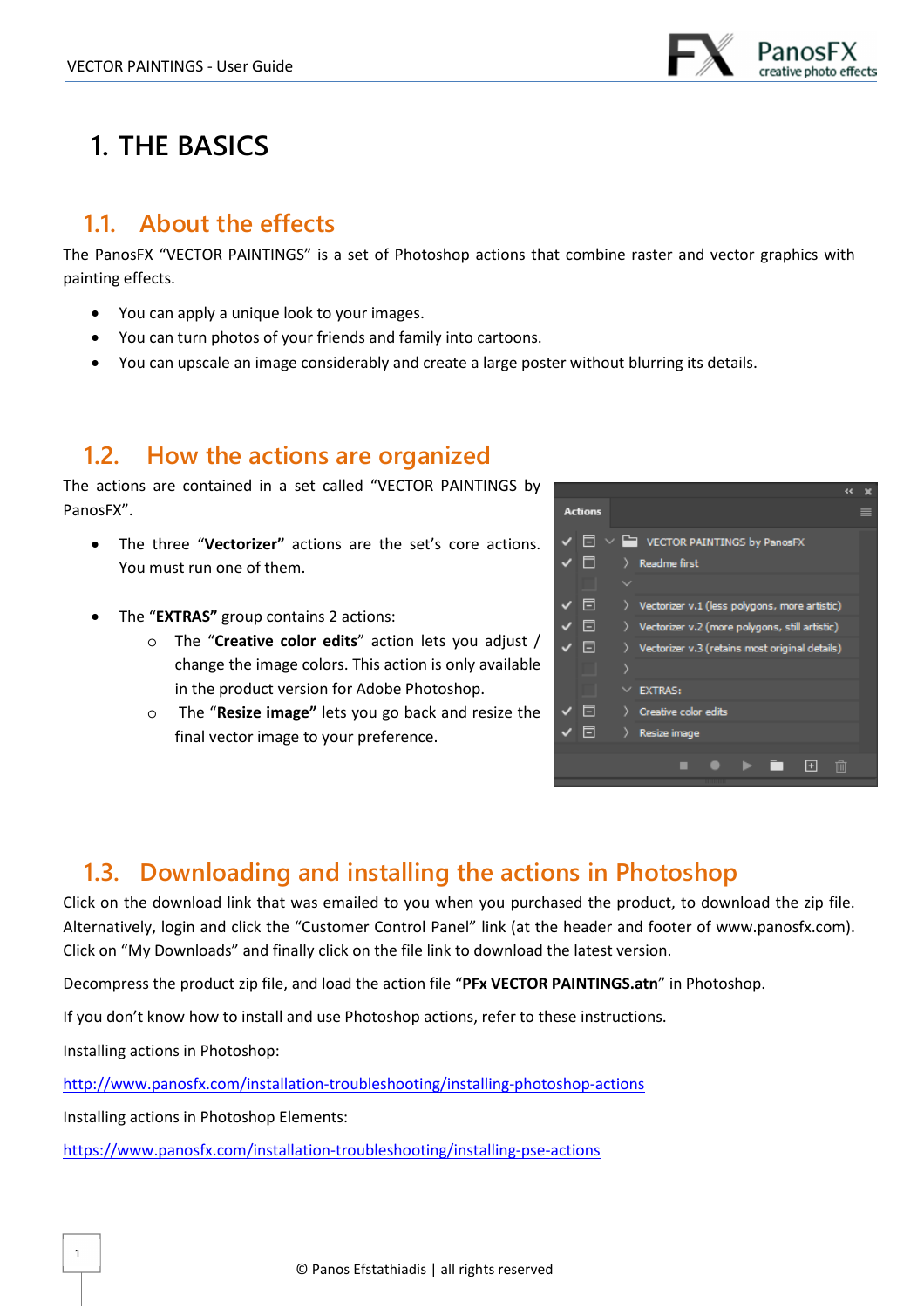

# **2. THE ACTIONS IN DETAIL**

# **2.1. The three "Vectorizer" actions**

The "Vectorizer v1"and the "Vectorizer v2" actions create a more artistic rendition of the original image. The rendition is more intense in the first version. You can use these actions to create more fluid, cartoonish results.

The "Vectorizer v3" action retains many of the details of the original image. This action is very useful in certain projects, e.g. if you wish to upscale the image by a large factor, without blurring its details.

#### **Original:**



**"Vectorizer v1":** 

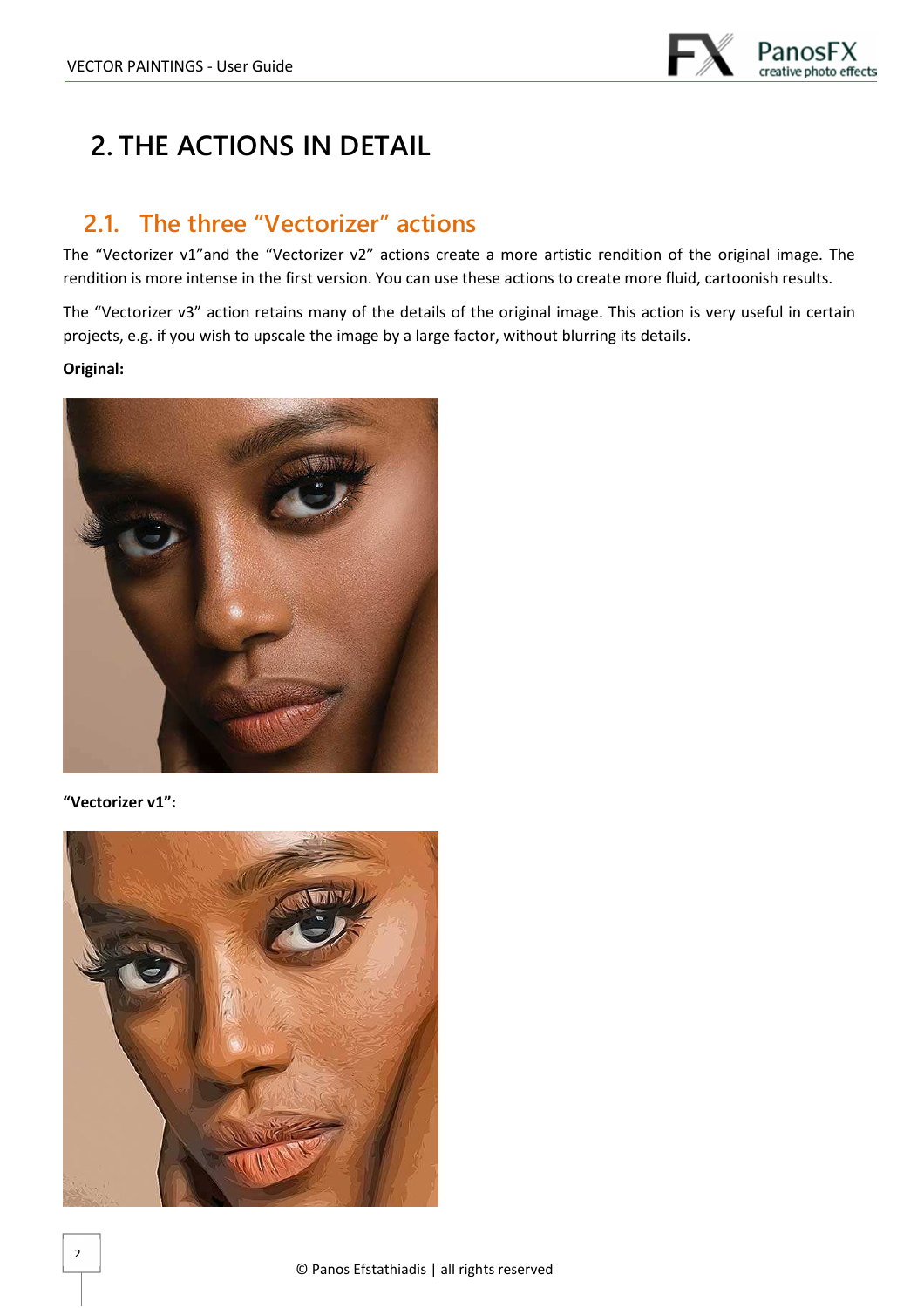

#### **"Vectorizer v2":**



#### **"Vectorizer v3":**

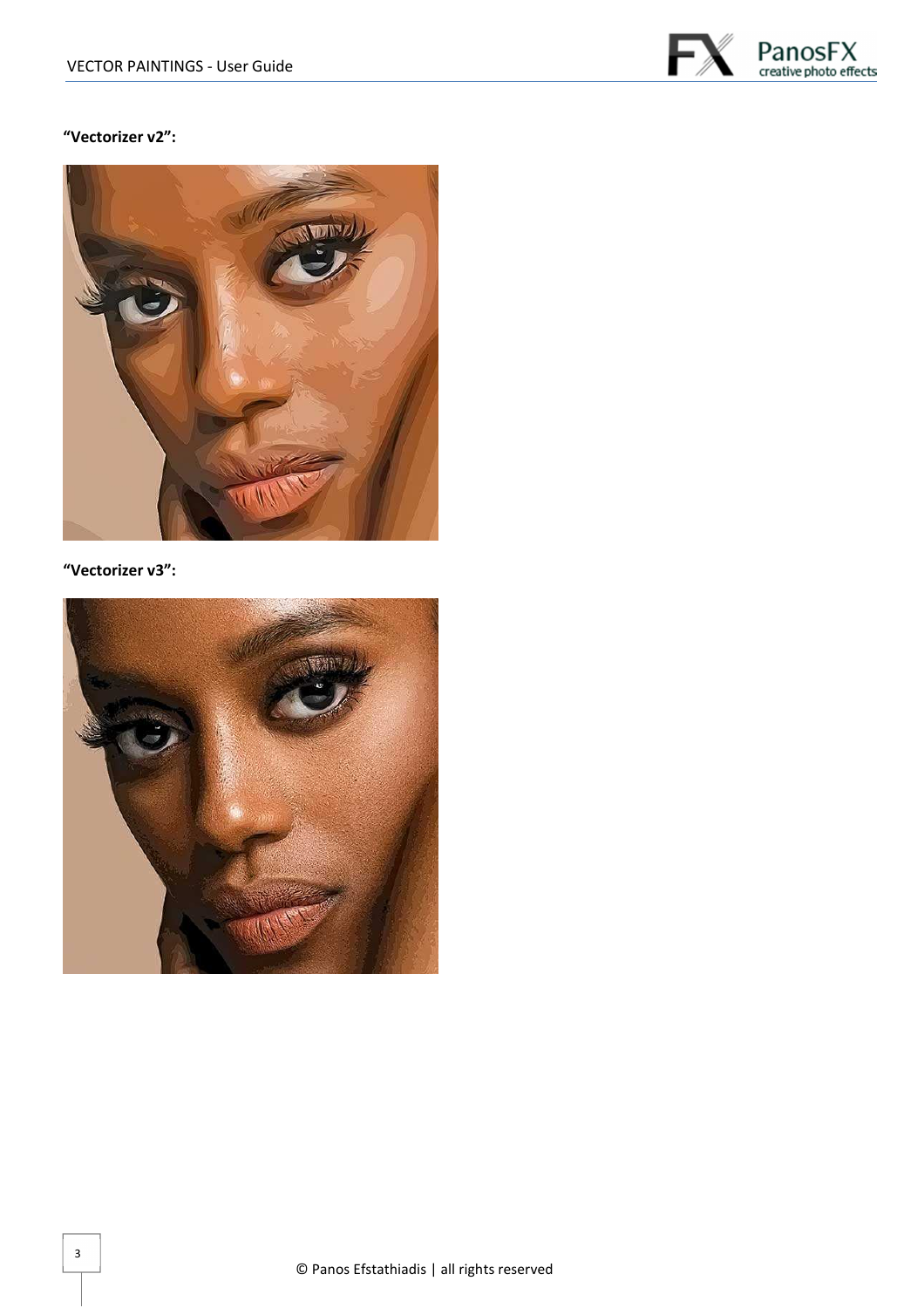

Load a photo, click one of the three "Vectorizer" actions and hit the Action Panel's Play button. The action will display the following message:

| Message                                                                                                                                                                                                                             |  |  |  |  |
|-------------------------------------------------------------------------------------------------------------------------------------------------------------------------------------------------------------------------------------|--|--|--|--|
| The next step affects the look of the final image:                                                                                                                                                                                  |  |  |  |  |
| You will be asked to change the image size.<br>Bigger sizes create vectorized images with more details but less fluid, artistic appearance.                                                                                         |  |  |  |  |
| Guide:<br>• If your photo shows a face portrait or some scenery, enter a value from 1200 to 1500 pixels for the image WIDTH (or HEIGHT, whichever is bigger).<br>. For family photos, etc., enter a value from 1500 to 3000 pixels. |  |  |  |  |
| <b>IMPORTANT NOTE:</b><br>The size that you enter in this step is NOT the final image size. The final image contains vector graphics can be re-scaled to your preference.                                                           |  |  |  |  |
| <b>Stop</b><br>Continue                                                                                                                                                                                                             |  |  |  |  |

Please read these instructions carefully and hit **Continue**.

#### You will be presented with the **Image Size** window:

| <b>Image Size</b> |                   |                               |                                             |    |
|-------------------|-------------------|-------------------------------|---------------------------------------------|----|
|                   | Image Size: 5.14M |                               |                                             | ₩. |
|                   |                   |                               | Dimensions: $\sim$ 1500 px $\times$ 1197 px |    |
|                   |                   | Fit To: Original Size         |                                             | ×. |
|                   | Width: 1500       |                               | Pixels                                      | ×  |
|                   | 8<br>Height: 1197 |                               | Pixels                                      |    |
|                   |                   | Resolution: 72<br>Pixels/Inch |                                             |    |
|                   | Resample:         | Preserve Details 2.0          |                                             | c  |
|                   | Reduce Noise: 4   |                               | $\overline{\mathbf{0}}$                     | %  |
|                   |                   |                               |                                             |    |
|                   |                   |                               |                                             |    |
|                   | OK                |                               | Cancel                                      |    |

The value that you enter at this step for the image **width** (or **height**, whichever is bigger), will *affect the appearance* of the final vector image:

- Smaller sizes produce graphics with more fluid graphical details.
- Larger sizes produce vectors that retain more details from the original photo.

At this point, it is important to understand that the image size you define here is **not** the final size of the vectorized image. Vector graphics can be re-scaled freely. You will define the size of the vector image in the next action step.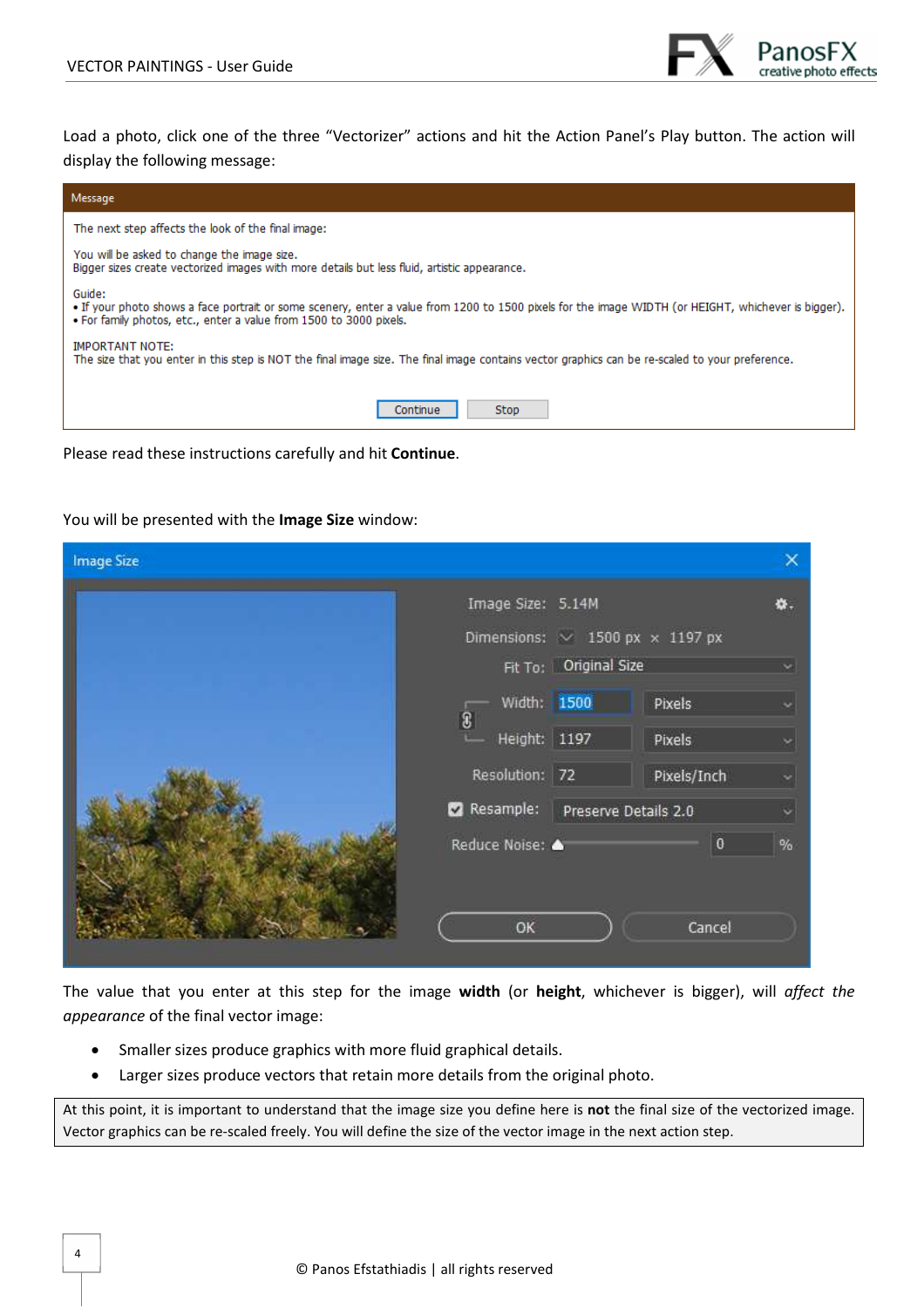

Below you can see an example. On the left you see a part of the original photo.

The vectorized image at the center was created by changing the image width to 1000 pixels. The one on the right was created by setting the image width to 1500 pixels. Notice the difference in the details:



#### **You are now wondering: how much should you resize the image width (or height), at this step**?

**1500 pixels**: this is your starting point. Enter a smaller value (between 1000-1500 pixels) if the main photo subject covers a large part of the photo area, or if you want to create a vector image with more fluid, artistic details. Enter a higher value to retain more details of the original photo.

Here are some recommendations:



If your photo shows a face portrait, a building, some kind of landscape, etc., you may enter a value from 1000 to 1500 pixels for the image width (or height, *whichever is bigger*).



If your photo shows people photographed from a close distance, try entering a value from 1200 to 1700 pixels for the image width (or height, *whichever is bigger*).



If your photo shows many people, then try entering a value from 1500 to 3000 pixels for the image width (or height, *whichever is bigger*).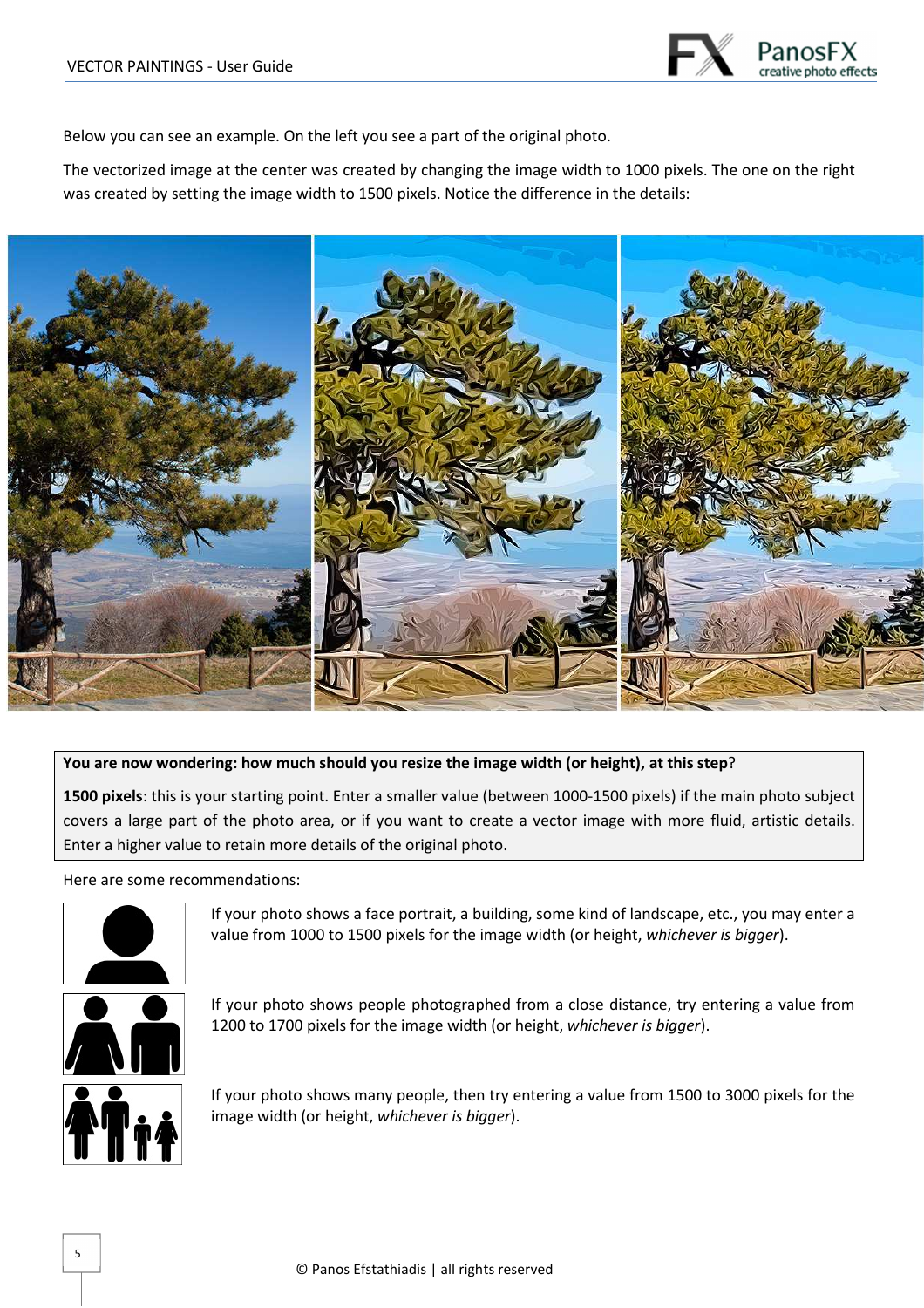

Change the image size and hit **OK**. The action will start scanning your photo, converting the bitmap graphics to vectors. This process may take a while, depending on the size and the details of the particular photo.



When the conversion is completed, the action will ask you to define the size of the vector image:

|  | ٠ |  |
|--|---|--|
|  |   |  |

| In the next dialogue window you can set your preferred image size.                             |  |  |  |  |  |
|------------------------------------------------------------------------------------------------|--|--|--|--|--|
| Remember:<br>The image is made up of scalable vector graphics. Hence you can resize it freely! |  |  |  |  |  |
| Continue<br>Stop                                                                               |  |  |  |  |  |

Hit **Continue** and enter the preferred size. Since the image is made up of vector graphics, you can resize it freely, to create a very large poster or a work of art that you can show off in your social media accounts and other online galli.

Enter the preferred size and hit **OK** to continue.

NOTE: The last action of the set ("**Resize image**") will let you change the image size again.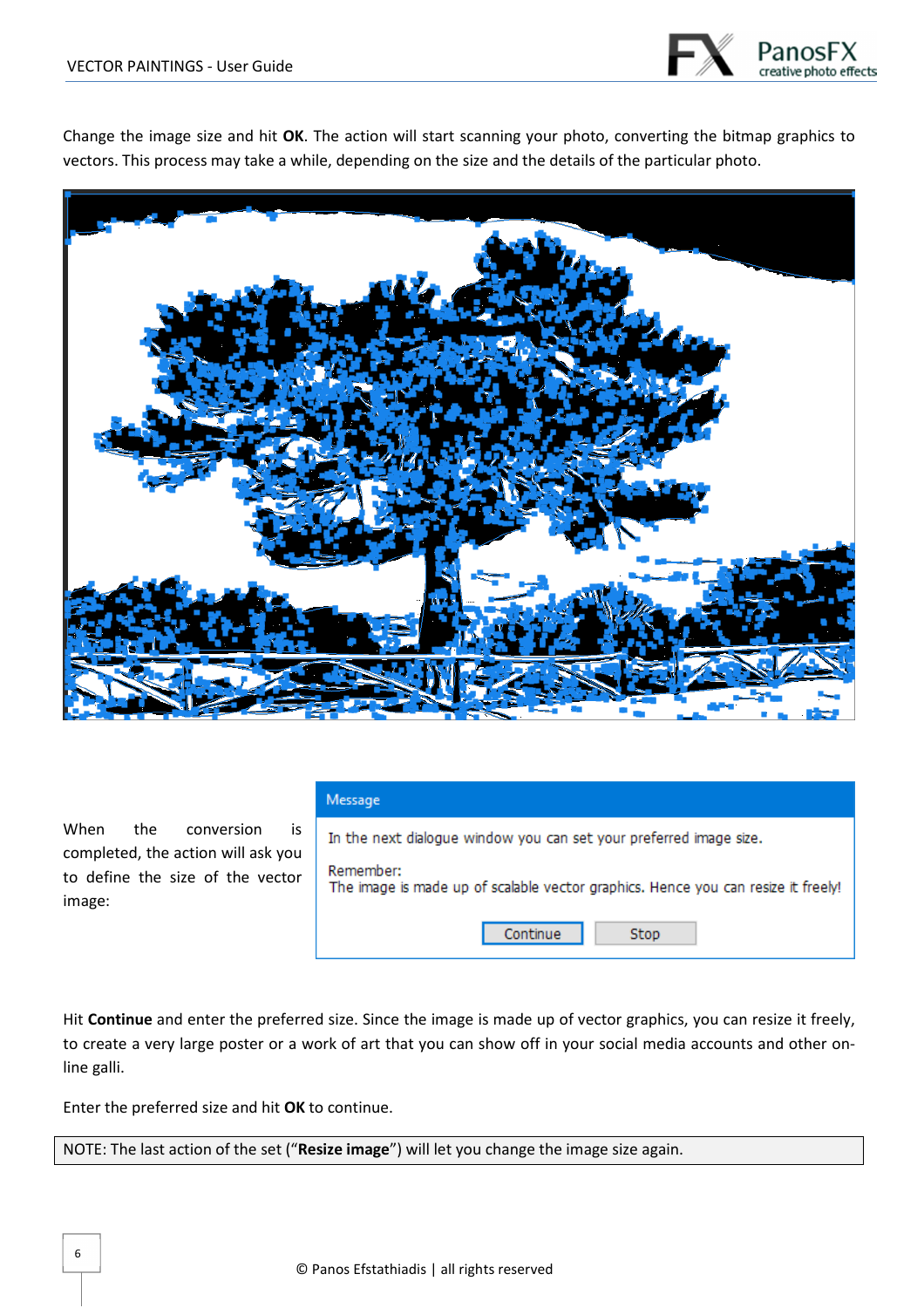

The next step sharpens the image, emphasizing the details of the vector edges.

Hit Continue and adjust the settings of the **Smart Sharpen** filter. You will be able to re-edit these settings again, when the action finishes.

The next step allows you to tweak the image shadows and highlights:

Hit Continue. The **Shadows/Highlights** window shows up.

Click on "**Show More Options**" to display all available settings. You will be able to re-edit your settings again, when the action finishes.



You can change your settings again, when the action execution has been

#### Message

Message

completed.

Message

Next:

SHARPEN the vector edges to your preference.

Continue

Adjust the SHADOWS & HIGHLIGHTS settings to your taste.

You can change your settings again, when the action execution has been

Stop

Next:

Next:

Adjust the BRIGHTNESS and the CONTRAST to your preference.

You can change your settings again, when the action execution has been completed.

Continue

Stop

The next dialogue window lets you tweak the image brightness and contrast.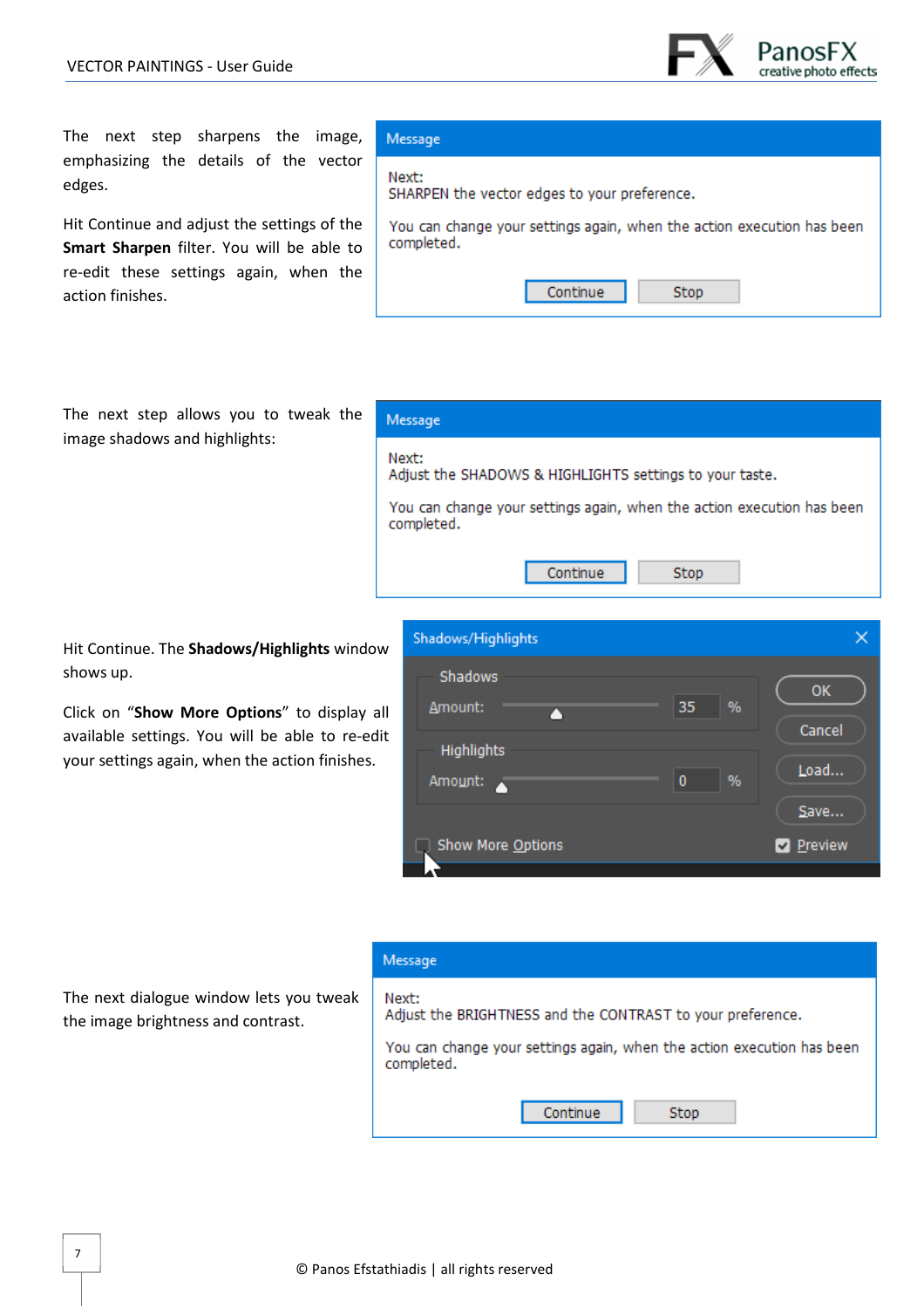

Hit **Continue**. Adjust the default settings and hit **OK** to move on. You will be able to re-edit your settings again, when the action execution has been completed.



The last step lets you tweak the vibrance and the saturation of the image (the saturation, in the Photoshop CS3 version of the action).

| Message                                                                              |           |      |    |  |  |  |
|--------------------------------------------------------------------------------------|-----------|------|----|--|--|--|
| Next:<br>Tweak the VIBRANCE and the SATURATION of the image to your preference.      |           |      |    |  |  |  |
| You can change your settings again, when the action execution has been<br>completed. |           |      |    |  |  |  |
|                                                                                      | Continue  | Stop |    |  |  |  |
|                                                                                      | Vibrance  |      |    |  |  |  |
| and hit <b>OK</b> to move                                                            | Vibrance: | $+5$ | ок |  |  |  |

Hit **Continue**, adjust the default settings and hit **OK** to move on. Once again, your settings can be changed when the action completes.

Δ Cancel  $+5$ Saturation: Preview Δ

When you are done, press OK to complete the action.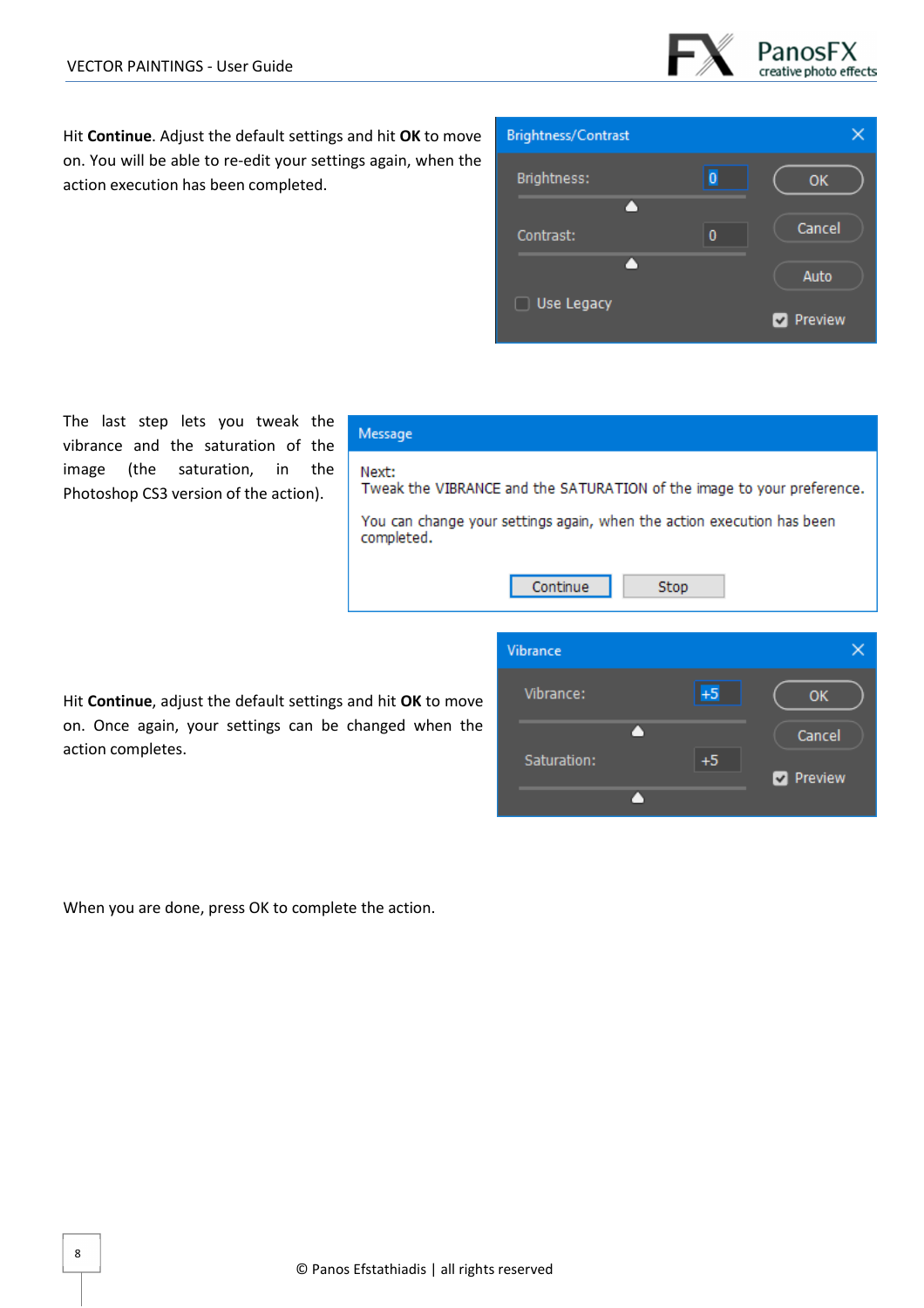

# **2.2. The "Creative color edits" action**

This action lets you make creative color edits, using the powerful "**Selective Color" a**djustment tool.

| For example you can change the color of a                                                                                                   | Message                                                                                     |                        |                |               |    |  |                |
|---------------------------------------------------------------------------------------------------------------------------------------------|---------------------------------------------------------------------------------------------|------------------------|----------------|---------------|----|--|----------------|
| flower from red to yellow; or, when the<br>skin colors look very saturated, you can                                                         | This action lets you modify certain colors (blue, reds, blacks, etc.)                       |                        |                |               |    |  |                |
| make them look more neutral, etc.                                                                                                           | Press Continue.<br>Select a color channel from the list and move the sliders to preference. |                        |                |               |    |  |                |
|                                                                                                                                             |                                                                                             | Continue               |                | Stop          |    |  |                |
| Hit Continue. Select a color channel from the                                                                                               |                                                                                             | <b>Selective Color</b> |                |               |    |  | ×              |
| "Colors" list and then move the 4 sliders to your<br>preference.                                                                            |                                                                                             | Custom<br>Preset:      |                |               | o. |  | OK             |
|                                                                                                                                             |                                                                                             | Blacks<br>Colors:      |                |               |    |  | Cancel         |
| By default, the action will tweak the "Blacks"<br>channel in the "Colors" dropdown list, by setting<br>the value of <b>Black</b> to $+10$ : |                                                                                             | Cyan:<br>n             | $\theta$       | %             |    |  | <b>Preview</b> |
|                                                                                                                                             |                                                                                             | Magenta:<br>O          | $\overline{0}$ | $\frac{1}{2}$ |    |  |                |
|                                                                                                                                             |                                                                                             | Yellow:<br>r٦          | $\overline{0}$ | %             |    |  |                |
|                                                                                                                                             |                                                                                             | Black:                 | $+10$          | %             |    |  |                |
|                                                                                                                                             |                                                                                             | Method: O Relative     |                | Absolute      |    |  |                |

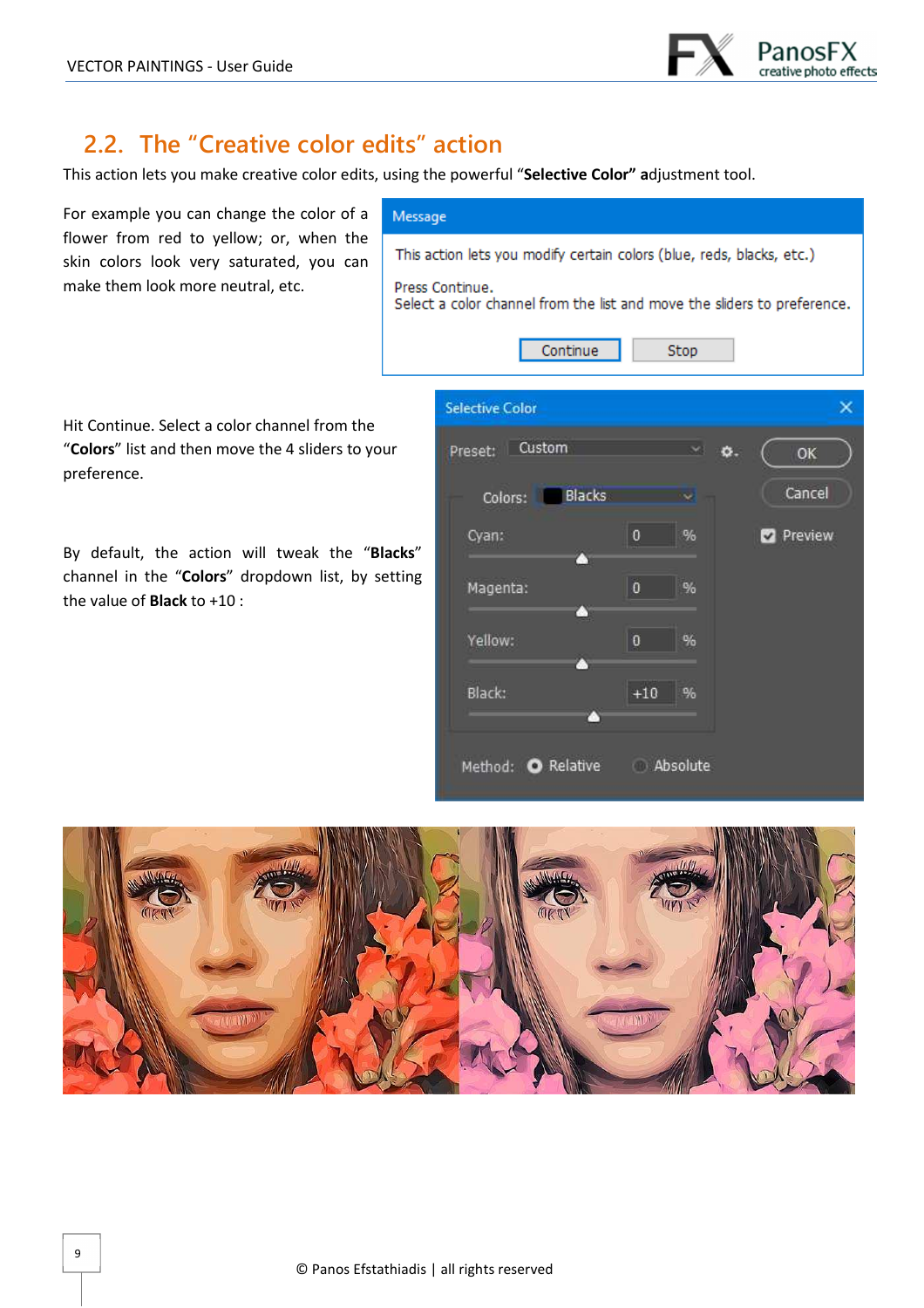

# **2.3. The "Resize Image" action**

If you want to change the image size, do not use the **Image Size** command. Run the "Resize Image" action instead.



#### **Lossless magnification:**

This is a detail from a vectorized image that was magnified 4 times, using the "Resize image" action.

The details remained crisp. This allows you to create large posters!



When the action finishes, you may double click the two smart filters of the "sharpening" layer, to re-adjust their settings:

- **Shadows/Highlights**
- **Smart Sharpen**



If you plan to resize the vectorized image later, save the image as a layered PSD file. If your client calls you the next day asking you to print the vectorized photo in large format, just open the PSD file, run the "Resize Image" action, adjust the smart filters, and keep the customer happy.